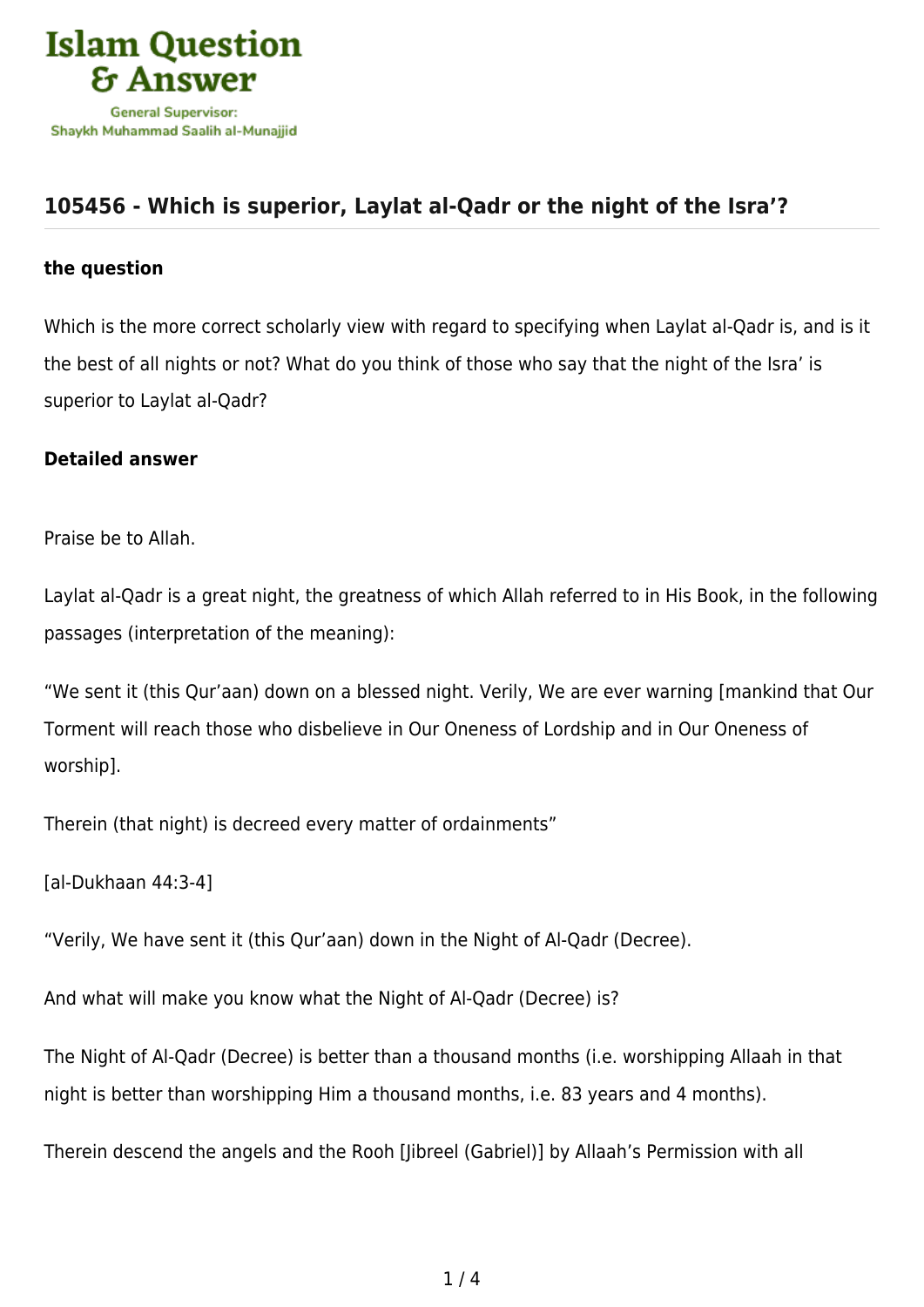

Decrees,

(All that night), there is peace (and goodness from Allaah to His believing slaves) until the appearance of dawn"

[al-Qadr 97:1-5].

It is a night which Allah, may He be glorified and exalted, has made superior to other nights, and He has told us that good deeds during this night are better than good deeds during one thousand months. This is a great virtue. He also singled it out by sending down the Qur'an during it, and describing it as a blessed night, on which is decreed what will happen during the coming year. This is an important distinction of this night. The Prophet (blessings and peace of Allah be upon him) used to strive hard during the last ten days of Ramadan in a manner in which he did not do during other times, seeking Laylat al-Qadr. It is the best of nights, because what has been reported concerning its virtues has not been reported concerning other nights. So it is the best of nights, because of what it includes of these great distinctions. This is by the mercy of Allah, may He be exalted, and His kindness to this ummah, as He singled it out for this great night.

With regard to the question of superiority between it and the night of the Isra', Shaykh al-Islam Ibn Taymiyah (may Allah have mercy on him) was asked about Laylat al-Qadr and the night on which the Prophet (blessings and peace of Allah be upon him) was taken on the Isra' (night journey) – which of them is superior? He replied that the night of the Isra' is superior for the Prophet (blessings and peace of Allah be upon him) and Laylat al-Qadr is superior for the ummah. The Prophet's gains on the night of the Mi'raaj (ascent into heaven) were greater than his gains on Laylat al-Qadr, and the ummah's gains on Laylat al-Qadr are greater than their gains on the night of the Mi'raaj; although they gained a great deal on that night, the virtue, honour and high status of that night were only attained by the one who was taken on the night journey (blessings and peace of Allah be upon him). This was the response of Shaykh al-Islam Ibn Taymiyah concerning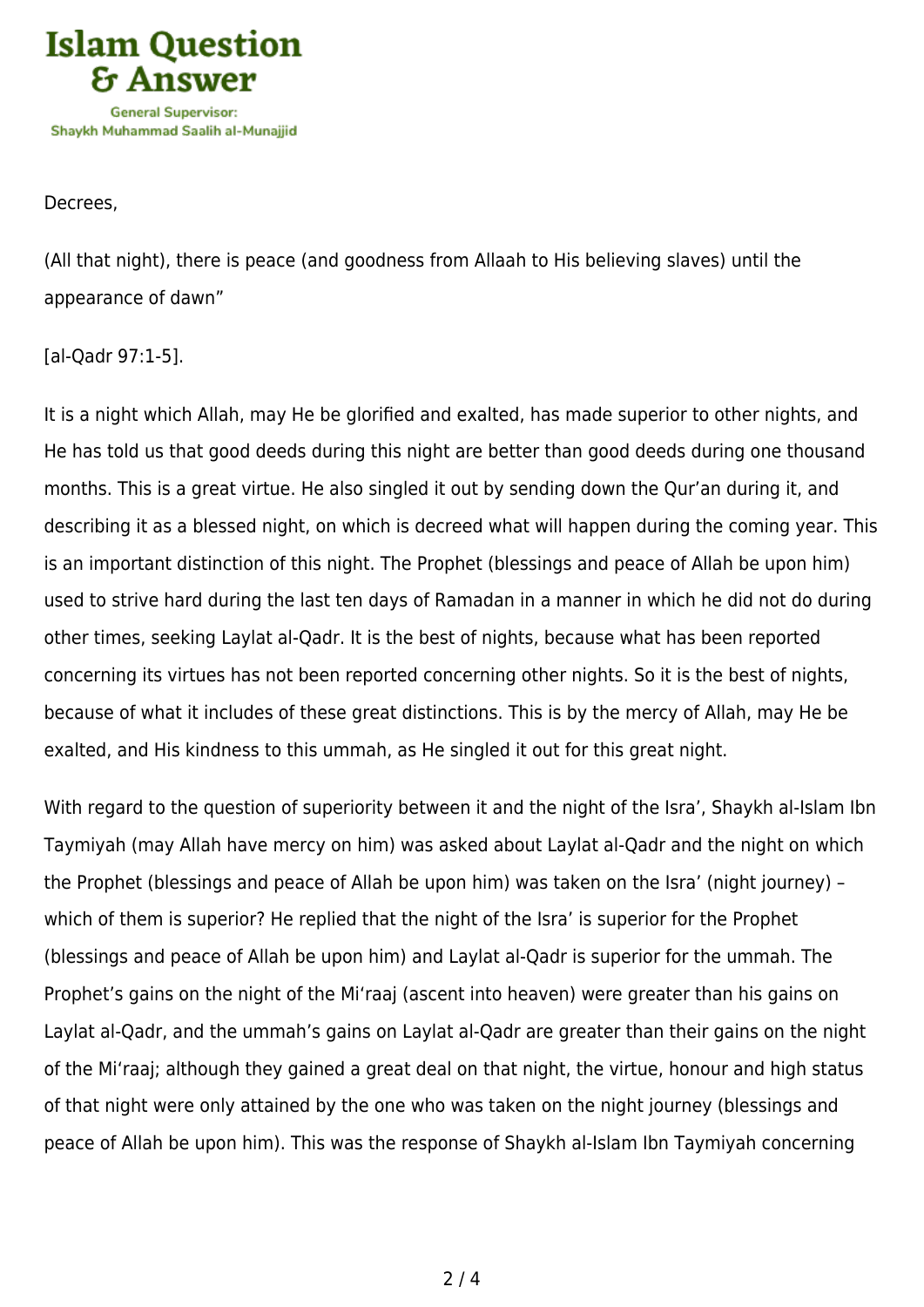

this matter.

Imam al-'Allaamah Ibn al-Qayyim also discussed this topic, and he agreed with his Shaykh that the night of the Isra' was better for the Prophet (blessings and peace of Allah be upon him), and Laylat al-Qadr was better for the ummah.

However we should point out that Allah, may He be glorified and exalted, has prescribed for us on Laylat al-Qadr that we should devote ourselves to worship and seek to draw closer to Him, in a manner that He has not prescribed in the case of the night of the Isra'. On the night of the Isra', the Prophet (blessings and peace of Allah be upon him) did not strive in worship or single it out for qiyaam (prayers at night) and dhikr; rather he singled out Laylat al-Qadr for such things, because of its virtue and status.

Moreover, there is no proof as to which month the night of the Isra' occurred in, or on which night of the month it was. This indicates that there is no interest to be served by knowing or defining that, unlike Laylat al-Qadr. Allah has told us that it is in Ramadan, because He, may He be exalted, says (interpretation of the meaning): "The month of Ramadan in which was revealed the Quran" [al-Baqarah 2:185]. Moreover, He says (interpretation of the meaning): "Verily, We have sent it (this Qur'an) down in the Night of Al-Qadr (Decree)" [al-Qadr 97:1]. So this indicates that Laylat al-Qadr is in the month of Ramadan, even though there is no certainty as to which particular night it is; however, it is most likely that it is in the last ten nights, and the night of the twenty seventh is the most likely night according to Imam Ahmad and a number of the leading scholars. The scholars have put a great deal of effort into working out when it is and there are several opinions, but it is definitely during the month of Ramadan, and undoubtedly the one who witnesses Laylat al-Qadr will be rewarded commensurate with his intention, efforts and the help of Allah.

So Laylat al-Qadr has this distinction, because it is prescribed for us during this night to strive hard in worship, du'aa' and dhikr, and to seek it, unlike the night of the Isra'; we are not instructed to